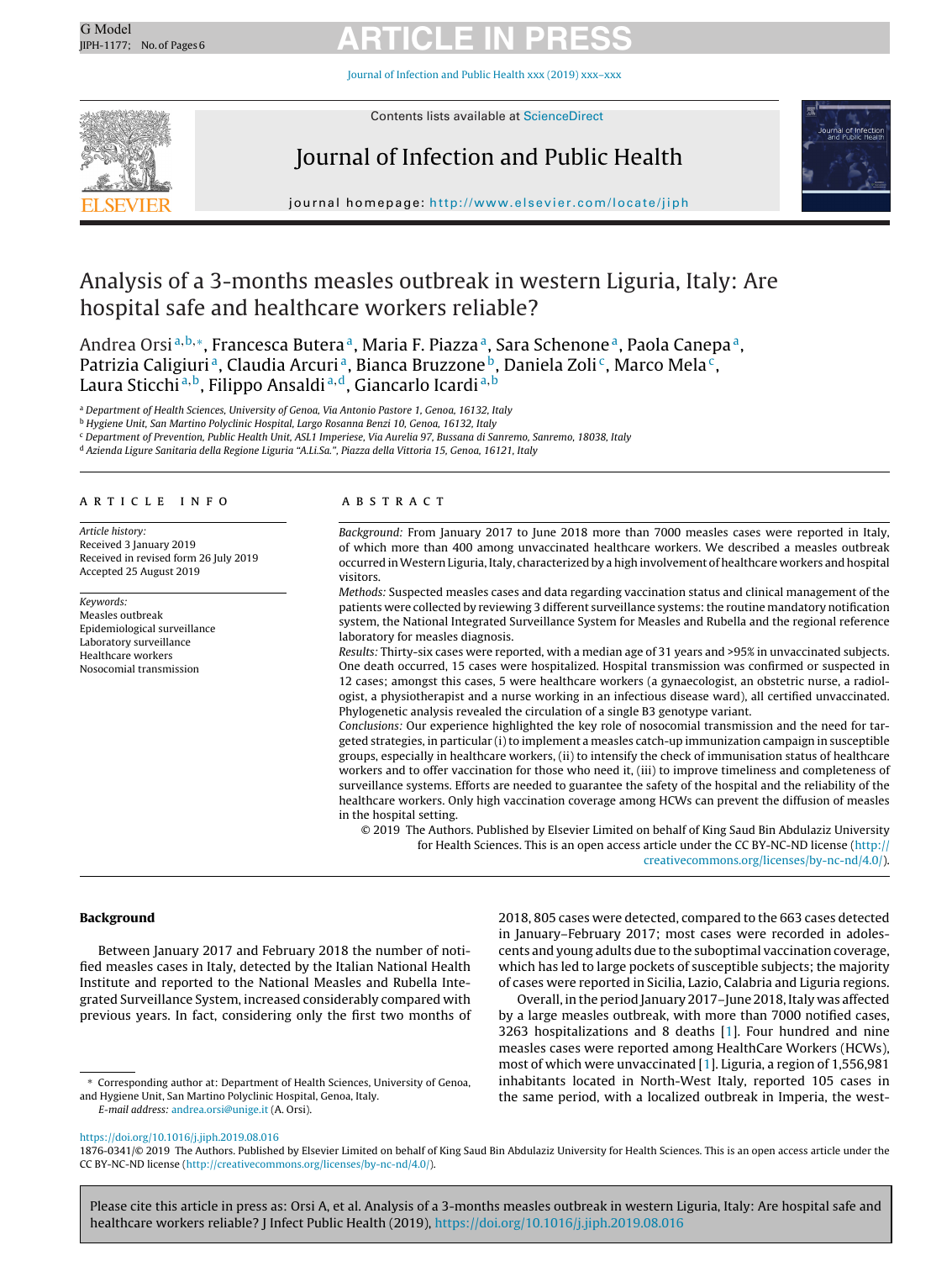2 A. Orsi et al. / Journal of Infection and Public Health xxx (2019) xxx–xxx

ern province of the region, between November 2017 to January 2018.

The aim of the present study is to analyse the Imperia measles outbreak using data collected by different surveillance systems, focusing on the key role of HCWs and hospital setting in determining chains of transmission and the spread of the disease.

# **Material and methods**

# Case definitions

According to the European case definitions [[2\],](#page-4-0) a measles "confirmed case" is considered any person not recently vaccinated and meeting specific clinical and laboratory criteria, as follows:

- Clinical criteria: any person with fever AND maculo-papular rash AND at least one of the following three: cough, coryza, conjunctivitis.
- Laboratory criteria: at least one of the following four: isolation of measles virus from a clinical specimen; detection of measles virus nucleic acid in a clinical specimen; measles virus specific antibody response characteristic for acute infection in serum or saliva; detection of measles virus antigen by a direct fluorescent antibody (DFA) in a clinical specimen using measles specific monoclonal antibodies.

A "probable case" is considered any person meeting the abovementioned clinical criteria and with an epidemiological link by human to human transmission. A "possible case" is considered any person meeting only the clinical criteria. Furthermore, cases that did not meet the above-mentioned criteria were assumed as "noncases".

# Data collection

Between November 2017 and January 2018, 38 suspected measles cases were collected by surveillance systems in the western district of the Liguria Region, province of Imperia, 13 of which (34.2%) were reported in the city of Sanremo. Information about laboratory analysis, vaccination status, age, occupational status, contacts and clinical management was obtained by blending data from three surveillance systems: the routine mandatory notification system; the National Integrated Surveillance System for Measles and Rubella; molecular sequencing and genotyping of virus by the regional reference laboratory  $[1,3,4]$ . Clinical complications of measles cases reported in our results referred to those reported by the National Integrated Surveillance System for Measles and Rubella and mentioned in the Monthly Measles and Rubella Report of the Italian National Health Institute [[1\].](#page-4-0)

# Laboratory analysis

Laboratory analysis consisted of two different levels of investigation. The first-level analysis is performed by the peripheral laboratory; it provides measles virus-specific antibodies assessment. Second-level analysis is performed by the Regional Reference laboratory for Measles and Rubella diagnosis, located in the San Martino Policlinic Hospital, Genoa. In accordance with international standards established by the global laboratory network, the second-level laboratory provides rapid detection by real-time and block RT-PCR and genetic characterization by entire sequence analysis of Haemagglutinin-coding region (H) and 450 nucleotides encoding the COOH-terminal 150 aminoacids of the Nucleoprotein (N) in line with the international standards established by the global laboratory network [\[5,6\].](#page-5-0)

#### Vaccination status assessment

Vaccination status was assessed for all cases and defined as certified if it was checked by administrative databases, reported if a certified status was not present, but the patient self-declared his or her vaccination status. Due to the lack of availability of computerized databases, a checked vaccination status was not accessible in some older cases.

### Transmission setting assessment

A deep investigation about contacts and transmission setting was performed. A case was considered hospital-related if the contact occurred during a hospitalization or a visit to a hospitalized subject; community-related if the nosocomial exposure was excluded. HCWs with measles were considered as hospital -related.

#### **Results**

Data were obtained by blending three data sets: the routine mandatory notification system (sample size: 38 cases), the database of the National Integrated Surveillance System for Measles and Rubella (sample size: 38 cases) and the database of the regional reference laboratory (sample size: 36 cases). Data contained in routine mandatory notification system include laboratory, demographic, clinical and transmission setting information. The database of the National Integrated Surveillance System for Measles and Rubella contains laboratory, demographic, clinical, vaccination status, transmission setting and public health measures data. Confirmation of measles cases, including genotyping data, derived from the database of the regional reference laboratory. For 2 cases data from the regional reference laboratory are missing.

# Laboratory data

Out of 36 cases registered by regional reference laboratory, measles confirmation was obtained in 34 cases (89.5%), 30 of which had molecular analysis; genotypic analysis was performed in 19 cases and identified one single B3 genotype variant with a >99% homology with other B3 viruses isolated in Italy in 2016–2017 [\(Fig.](#page-2-0) 1). Two were non-cases because of negative laboratory results (5.3%). For the 2 cases for whom laboratory data were missing, 1 case was classified as probable (2.6%) and the other one (2.6%) as possible.

# Demographic data

[Fig.](#page-3-0) 2 shows the distribution of measles cases. The epidemic peak was reached in January 2018, with 19 cases reported (52.8%). Overall, twenty cases were female (55.6%) and the median age was 31 years (IQR =  $6.5-39$ ). As reported in [Table](#page-3-0) 1, the highest number of cases was seen in the age group 15–39 years, while the highest incidence was seen in children aged under 1 year.

# Clinical data

Fifteen cases were hospitalized (41.6%). Complications, as defined by the National Integrated Measles–Rubella Surveillance System, were reported in 11 cases (30.6%): transaminase elevation (n = 8; 22.2%), conjunctivitis (n = 4; 11.1%), thrombocytopenia  $(n=3; 8.3\%)$ , respiratory failure  $(n=3; 8.3\%)$ , stomatitis  $(n=2;$ 5.6%), laryngotracheobronchitis (n = 2; 5.4%), diarrhea (n = 2; 5.4%), pneumonia (n = 2; 5.4%). One case died (2.7%) due to measles complications (pneumonia and respiratory failure).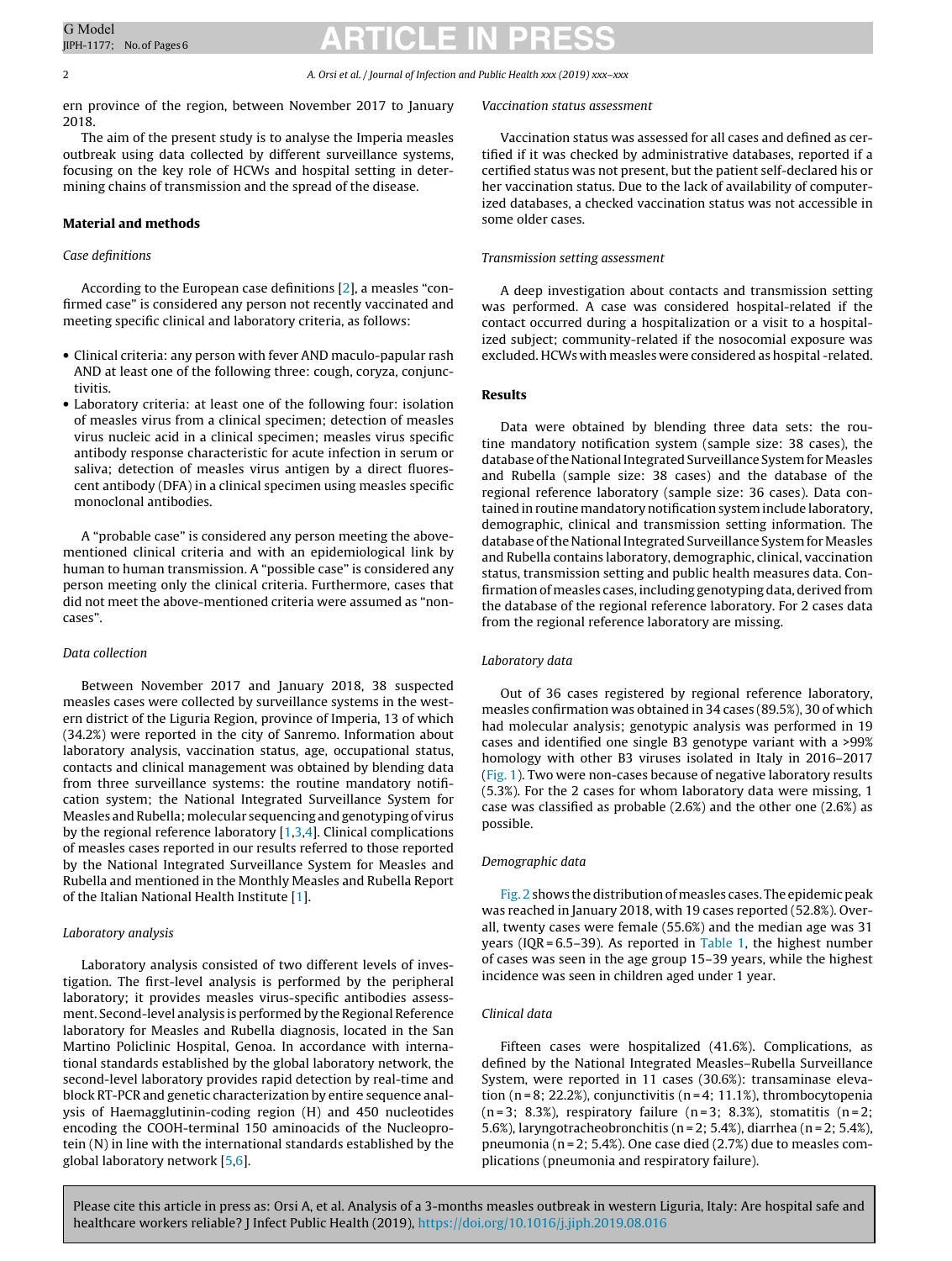A. Orsi et al. / Journal of Infection and Public Health xxx (2019) xxx–xxx 33

<span id="page-2-0"></span>

Fig. 1. Neighbour-joining tree for measles nucleotide sequences, based on COOH-terminal N gene, including WHO reference strains (bold), selected B3 viruses isolated in Italy in 2016–2017 and measles strains (italics, n = 19) detected in Liguria, November 2017.

### Vaccination status

Vaccination status was known for all cases ( $n = 36$ ),  $94.4\%$  ( $n = 34$ ) of which were unvaccinated and 5.6% (n = 2) had received only one dose of measles-containing vaccine. A certified vaccination status, checked by administrative databases, was available for 23 cases (63.9%), 22 of which were unvaccinated (95.7%), while one case received one dose of measles-containing vaccine (4.3%) ten months before the outbreak. An anamnestic reported vaccination status was available for 13 cases (36.1%), 12 of which were unvaccinated (92.3%), while one case received one dose of measles-containing vaccine (7.7%). No vaccinated cases with 2 doses were reported.

#### Transmission setting

For 18 out of 36 measles cases an epidemiological link was confirmed or suspected [\(Fig.](#page-3-0) 3). A hospital transmission setting was confirmed or suspected for 12 cases (33.3%); amongst these cases, 5 were HCWs (13.8%)(a gynaecologist, an obstetric nurse, a radiologist, a physiotherapist and a nurse working in an infectious disease ward), all certified unvaccinated. As explained in [Fig.](#page-3-0) 3 the main epidemiological route involved 10 cases and was represented by a hospitalized paediatric case (Case 3) that, after being infected at school, spread the disease in Sanremo Hospital to other 4 individuals, 2 of which were HCWs. Other epidemiological links started from 2 community-related cases, one hospitalized in Intensive Care Unit involving 2 HCWs and one attended the emergency department involving another patient. Following a further in-depth analysis, 3 more cases (aside from the 38 cases monitored by surveillance systems) were identified: all of them were secondary contacts of laboratory-confirmed cases, however no information about their laboratory analysis, vaccination status or clinical data was available, and therefore they were excluded from the present analysis.

#### Public health measures

In response to the outbreak, the following measures were promptly put in place: isolation of suspected cases with limitation of the contacts with susceptible people; hospitalization only for those cases presenting symptoms or signs of measles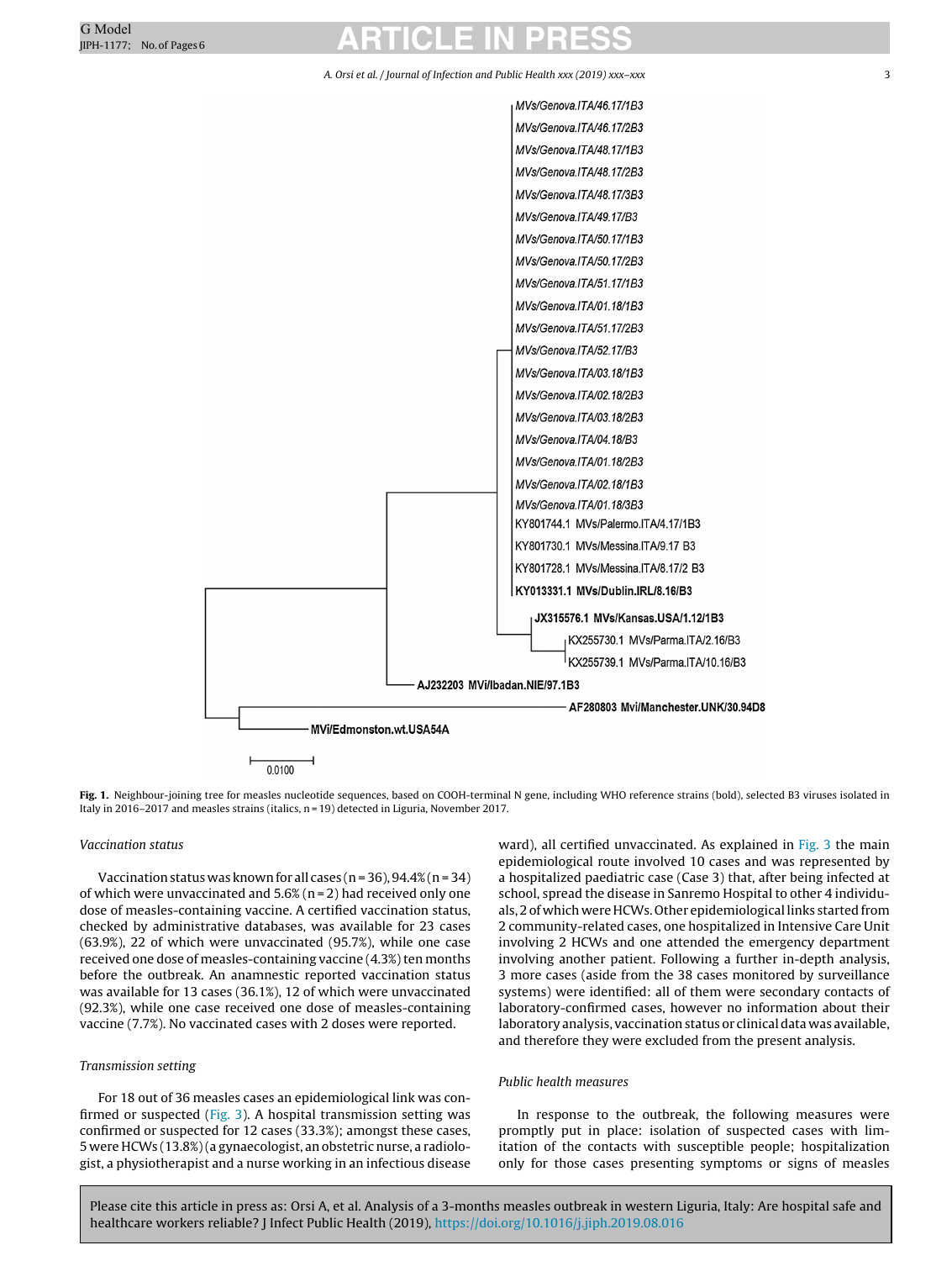<span id="page-3-0"></span>4 A. Orsi et al. / Journal of Infection and Public Health xxx (2019) xxx–xxx



Fig. 2. Temporal distribution by week of rash onset of measles cases, Imperia, Liguria, Italy, November 2017-January 2018 (n = 36). Every single block corresponds to one single case. Blocks identified with the label "case 1, case 2, ..." represent measles cases for which an epidemiological link was confirmed or suspected, as shown in Fig. 3.

complications; contacts investigation and information collection including immunization, health and pregnancy status and risk factors for severe illness; post-exposure vaccinations to all susceptible contacts (subjects aged >6 months) and administration of immunoglobulins to susceptible contacts at high risk of complications, such as pregnant women, immunocompromised subjects and infants below 6 months of age. The undertaken measures have ensured the confinement of the outbreak, since only one measles case was reported after January 2018 in Imperia province.

#### **Discussion**

In the described outbreak, hospital and HCWs had a key role for the transmission of the measles disease, as reported in previous outbreaks in Italy [[7–9\].](#page-5-0) One third of cases were infected in hospital, despite the implemented infection control measures within the facilities and the limitation of hospitalization only for cases with complications.

Several studies were conducted to identify affected groups and public settings in which measles transmission occurred and reported the probable risk of measles transmission both in com**Table 1**

Number, percentage and incidence of reported measles cases stratified by age group, Imperia, Liguria, Italy, November 2017–January 2018.

| Age group (years) | Number | Percentage | Incidence<br>(per 100,000<br>inhabitants) |
|-------------------|--------|------------|-------------------------------------------|
| <1                | 4      | 11.1       | 296.95                                    |
| $1 - 4$           | 4      | 11.1       | 69.2                                      |
| $5 - 14$          | 5      | 13.9       | 29.69                                     |
| $15 - 39$         | 14     | 38.9       | 27.65                                     |
| >39               | 9      | 25.0       | 6.44                                      |
| Total             | 36     | 100.0      | 16.82                                     |

munity and in healthcare settings. Public settings for transmission included mostly educational and healthcare facilities. Other public transmission settings were identified among particular communities, as antivaccination groups with philosophies and religious beliefs that oppose vaccination [\[10\].](#page-5-0)

In a review published in 2012, that included several studies reporting general measles outbreaks, Authors stated that the nosocomial measles cases represented the 22.1% on the total of measles cases occurred during outbreaks worldwide, with an increasing



**Fig. 3.** Network diagram representing measles transmission routes by settings, Imperia, Liguria, Italy, November 2017–January 2018.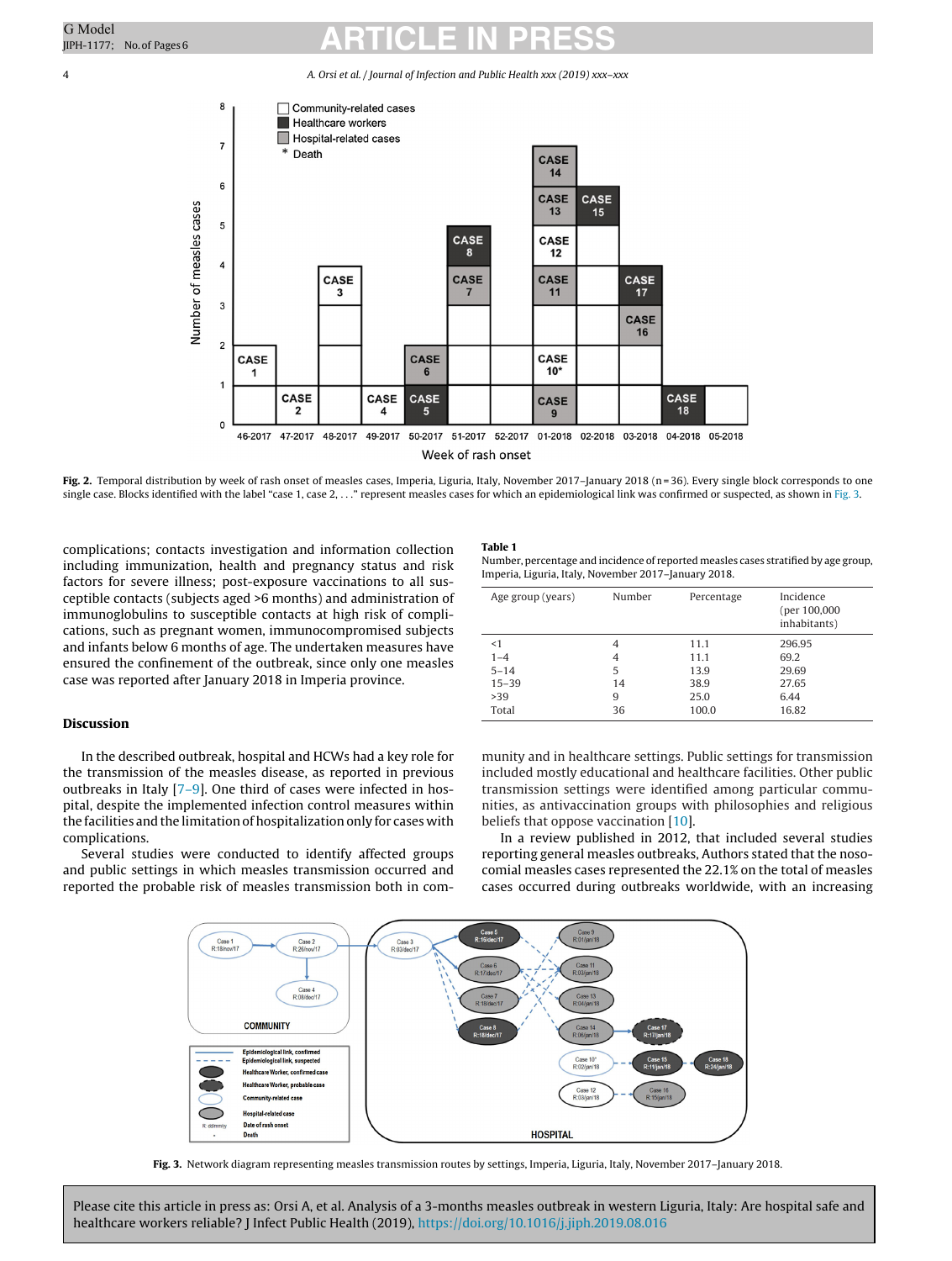#### A. Orsi et al. / Journal of Infection and Public Health xxx (2019) xxx–xxx 5

<span id="page-4-0"></span>trend in recent years compared with data from previous studies on this topic. This increase may be linked to a better report of cases, but more probably reveals a true increase in this mode of transmission [[11\].](#page-5-0)

In the described outbreak HCWs were highly involved, representing 13.8% of all cases: this rate is higher compared to the percentage of HCWs among measles cases reported in Italy from January 2017 to June 2018 [1]. The mandatory vaccine law, approved in July 2017 by the Italian government, increased the number of obligatory vaccinations in the age group 0–16 years, including measles-containing vaccines [[12\].](#page-5-0) However, this intervention does not solve the problem of low vaccine coverage in adults and especially in HCWs, who instead should be the first promoters of the good vaccination practices.

Critical points in the different operating surveillance systems were also observed: a limited completeness of data about laboratory confirmation, hospital admission, symptoms, complications (that are not always correctly recorded as required by the European Case definition of measles [2]), vaccination status and source ofinfection. Furthermore, classification of cases can be erroneous or not updated (after new information was collected), together with a lack of integration with rubella data infection (approximately 20% of cases satisfying the clinical definition of measles can be repre-sented by cases of rubella) [\[13\].](#page-5-0)

#### **Conclusions**

An integration of all efforts to rapidly detect new measles cases and interrupt the spread of the disease is necessary, particularly in nosocomial settings, together with supplementary immunization activities, as measles catch-up vaccination campaigns targeting susceptible individuals, especially HCWs.

In particular, it is necessary to identify susceptible groups and to conduct supplementary immunisation actions, such as an intensified activity by Hospital Occupational Health Unit, not only by checking immunisation status of HCWs and offering vaccination for those who need it, but also promoting and encouraging immunization, for example by developing educational material to increase HCWs awareness about vaccine preventable diseases [\[14\].](#page-5-0)

Strengthening surveillance system is also one of the strategies to be implemented for the elimination of measles, in particular by increasing notification rates via a prompt reporting to the local health authority, enhancing completeness and comprehensiveness of notifications and improving completeness and timeliness of the National Integrated Surveillance System for Measles and Rubella. HCWs play a pivotal role in achieving the target of measles elimination, both as professionals who promote vaccines and subjects who gets vaccinated.

To conclude, and to answer to the question "Are hospital safe and healthcare workers reliable?", our study demonstrates that when HCWs are not immunized against measles, they are not reliable against the spreading of this disease and the hospital setting itself could enhance the diffusion of the pathogen, putting at risk patient, visitors and HCWs themselves.

Efforts are needed to guarantee the safety of the hospital and the reliability of the HCWs. Only high vaccination coverage among HCWs can prevent the diffusion of measles in the hospital setting. Other experiences have already shown that nosocomial measles transmission represents a major public health threat, contributing to the spread of the disease and facilitating its reintroduction in regions where it had been previously eliminated. Future studies will comprehensively monitor this type of transmission and the effectiveness of targeted prevention strategies, with the main goal of global measles eradication.

#### **Conflict of interest**

None declared.

### **Funding statement**

Not applicable.

#### **Authors' contributions**

AO coordinated virological/epidemiological investigation, designed the study, analysed data, drafted and revised the manuscript. FB, MFP and SS advised on analysis, wrote, drafted and revised the manuscript. PC, PC and CA confirmed measles cases, performed the genotyping of biological samples and revised the manuscript. BB and FA coordinated laboratory activities. DZ and MM performed the epidemiological investigation, collected data and coordinated surveillance and control activities in ASL1 Imperiese local health authority. LS and GI supervised virological/epidemiological investigation and laboratory activities and revised the manuscript. All the authors reviewed and approved the final manuscript.

#### **CRediT authorship contribution statement**

**Andrea Orsi:** Conceptualization, Formal analysis, Methodology, Supervision, Writing - original draft, Writing - review & editing. **Francesca Butera:** Formal analysis, Writing - original draft, Writing - review & editing. **Maria F. Piazza:** Formal analysis, Writing - original draft, Writing - review & editing. **Sara Schenone:** Formal analysis, Writing - original draft, Writing - review & editing. **Paola Canepa:** Data curation, Writing - review & editing. **Patrizia Caligiuri:** Data curation,Writing - review & editing. **ClaudiaArcuri:** Data curation, Writing - review & editing. **Bianca Bruzzone:** Data curation, Methodology. **Daniela Zoli:** Data curation, Investigation. **Marco Mela:** Data curation, Investigation. **Laura Sticchi:** Data curation, Supervision, Writing - review & editing. **Filippo Ansaldi:** Data curation, Methodology. **Giancarlo Icardi:** Data curation, Supervision, Writing - review & editing.

#### **Acknowledgments**

The authors sincerely thank Dr. Fabio Magurano for his invaluable contribution to the coordination of the Italian network for measles surveillance (MoRoNet—National Institute of Health, Rome) and all colleagues of the Department of Prevention of ASL1 Imperiese local health authority. The authors also thank Ojas Joshi for grammar and language revision.

# **References**

- [1] Istituto Superiore di Sanità (Italian National Health Institute). Morbillo & Rosolia News. Available from: [http://www.epicentro.iss.it/problemi/morbillo/](http://www.epicentro.iss.it/problemi/morbillo/bollettino.asp) [bollettino.asp.](http://www.epicentro.iss.it/problemi/morbillo/bollettino.asp) [Accessed 17 June 2019].
- [2] European Commission. Commission implementing decision of 8 August 2012 amend-ing decision 2002/253/EC laying down case definitions for reporting communicable dis-eases to the community network under decision No 2119/98/EC of the European Par-liament and of the Council. Off J Eur Union L 2012;262:27. Avail-able from: [http://eur-lex.europa.eu/legal/content/EN/TXT/](http://eur-lex.europa.eu/legal/content/EN/TXT/?uri=OJ:L:2012:262:TOC) [?uri=OJ%3AL%3A2012%3A262%3ATOC.](http://eur-lex.europa.eu/legal/content/EN/TXT/?uri=OJ:L:2012:262:TOC) [Accessed 17 June 2019].
- [3] Magurano F, Baggieri M, Filia A, Del Manso M, Lazzarotto T, Amendola A, et al. To-wards measles elimination in Italy: virological surveillance and genotypes trend (2013–2015). Virus Res 2017;236:24–9, [http://dx.doi.org/10.1016/](dx.doi.org/10.1016/j.virusres.2017.05.009) [j.virusres.2017.05.009](dx.doi.org/10.1016/j.virusres.2017.05.009).
- [4] Ansaldi F, Orsi A, Altomonte F, Bertone G, Parodi V, Carloni R, et al. Syndrome sur-veillance and molecular epidemiology for early detection and tracing of an outbreak of measles in Liguria, Italy. J Med Virol 2009;81:1807–13, [http://dx.](dx.doi.org/10.1002/jmv.21584) [doi.org/10.1002/jmv.21584](dx.doi.org/10.1002/jmv.21584).